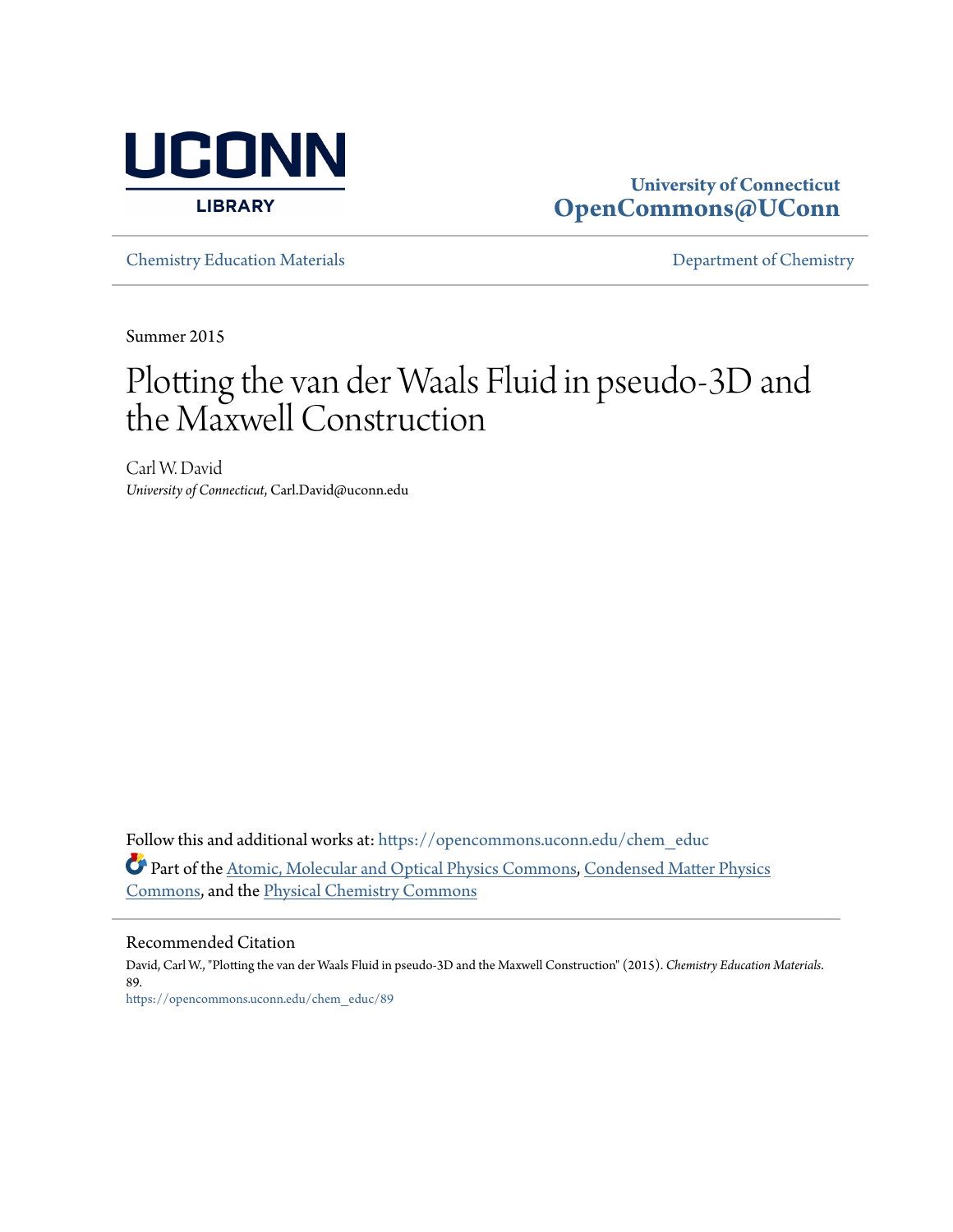# Plotting the van der Waals Fluid in pseudo-3D and the Maxwell Construction[∗](#page-1-0)

Carl W. David Department of Chemistry University of Connecticut Storrs, Connecticut 06269-3060 (Dated: April 8, 2016)

The van der Waals (from his thesis of 1873) equation is a cubic in the molar volume. Plotting the equation in pseudo 3 dimensions is quite simple to do, but including tie lines is quite difficult. Employing the solutions to the cubic van der Waals equation, the tie lines are readily available and can be easily incorporated into the aforementioned 3D plots.

# I. INTRODUCTION

#### A. Intro 1

After studying the ideal gas, one usually is introduced to non-ideal behavior by means of the van der Waals gas, whose traditional molar form is  $(p + a/v^2)(v - b) = RT$ . Two competing effects are accounted for in this equation of state, the attraction between molecules (a) and the finite volume of molecules  $(b)$ , although these associations are not explicitly derivable from first principles. Since this equation of state is continuous with continuous derivatives when viewed as  $p(v, T)$ , it clearly can not show or even imitate the behavior of a real fluid below the critical temperature without some ad hoc adjustments.

But it does display an interesting behavior with temperature; it has a critical temperature above which the pressure monotonically decreases with volume at fixed temperature. Below the critical temperature, the isotherms show pathological behavior which is clearly non-physical. When plotted, isotherms at temperatures below the critical temperature show a local minimum and a local maximum; this behavior of the extrema in the vicinity of the critical temperature is usually used to obtain the relationship between the two constants, a and b, and the critical constants,  $v_c$ ,  $p_c$  and  $T_c$ . The derivation is a standard one found in all textbooks of physical chemistry which cover gases, liquids and solids.

Further, the van der Waals equation can be recast into a form in which the molecular constants (a and b) are suppressed via a reduced form in which pressure, volume and temperature are replaced by reduced variables related to the original ones by the critical values of the same variables. This leads to the concept of a universal equation of state, i.e., one which would apply to all substances. This turns out to be a non-viable task, but the idea is propounded anyway.

Finally, the concept generally referred to as continuity of states which, in large measure serves as justification for studying this equation of state, is introduced implying that fluids, both gases and liquids share some commonality of behavior.

Since no substance actually obeys the van der Waals equation, interest in teaching and learning about it addresses the analytic nature of the van der Waals equation and the actual behavior of phases of pure substances (van der Waals arguments have been extended to mixtures (and polymer mixtures) ([\[5\]](#page-5-1)) also) as compared to the predictions of this particular equation of state. Thus the van der Waals equation has no discontinuities in the  $p(v, T)$  space, but the real isotherm of any substance below its critical temperature shows two values of the volume in which the first derivative of the pressure with respect to the volume is discontinuous. Between these two volumes, the pressure does not change with volume, something clearly not included in the van der Waals equation. The pressure at which this occurs is, of course, the vapor pressure of the liquid. The discontinuity at the smallest volume corresponds to the volume of the liquid as it stays in equilibrium with the vapor (gas) represented by the other larger volume at the other discontinuity.

In order to reconcile the two views, the van der Waals continuous picture, and reality, the Maxwell construction is invoked. This algorithm consists of imagining a temporary pressure, finding the areas of the two loops this pressure demarcates, and adjusting the value of this pressure until the areas between the two loops and the constant pressure line are equal (and opposite in sign, i.e., cancel).

#### B. Intro 2

The van der Waals equation is a cubic equation in v (the molar volume) whose solution is rarely addressed  $([1, 3, 6])$  $([1, 3, 6])$  $([1, 3, 6])$  $([1, 3, 6])$  $([1, 3, 6])$ ; cubics are difficult to solve and not part of the normal armamentarium of physical chemistry students. Further, one needs analytical solutions, not numeric ones to actually carry out the Maxwell construction and obtain the vapor pressure at any predetermined temperature. There no longer exists a reason for avoiding the details of this computation, as computer assisted calculus programs and spreadsheets have made it simple to manipulate the complicated expressions that constitute the traditional cubic polynomial solutions (vide supra).

The Maxwell construction [\[4\]](#page-5-5) (vide infra) requires that one has the three roots (if  $T < T_c$ ) of the cu-

<span id="page-1-0"></span><sup>∗</sup> This is the second of two articles published on this topic[\[2\]](#page-5-0).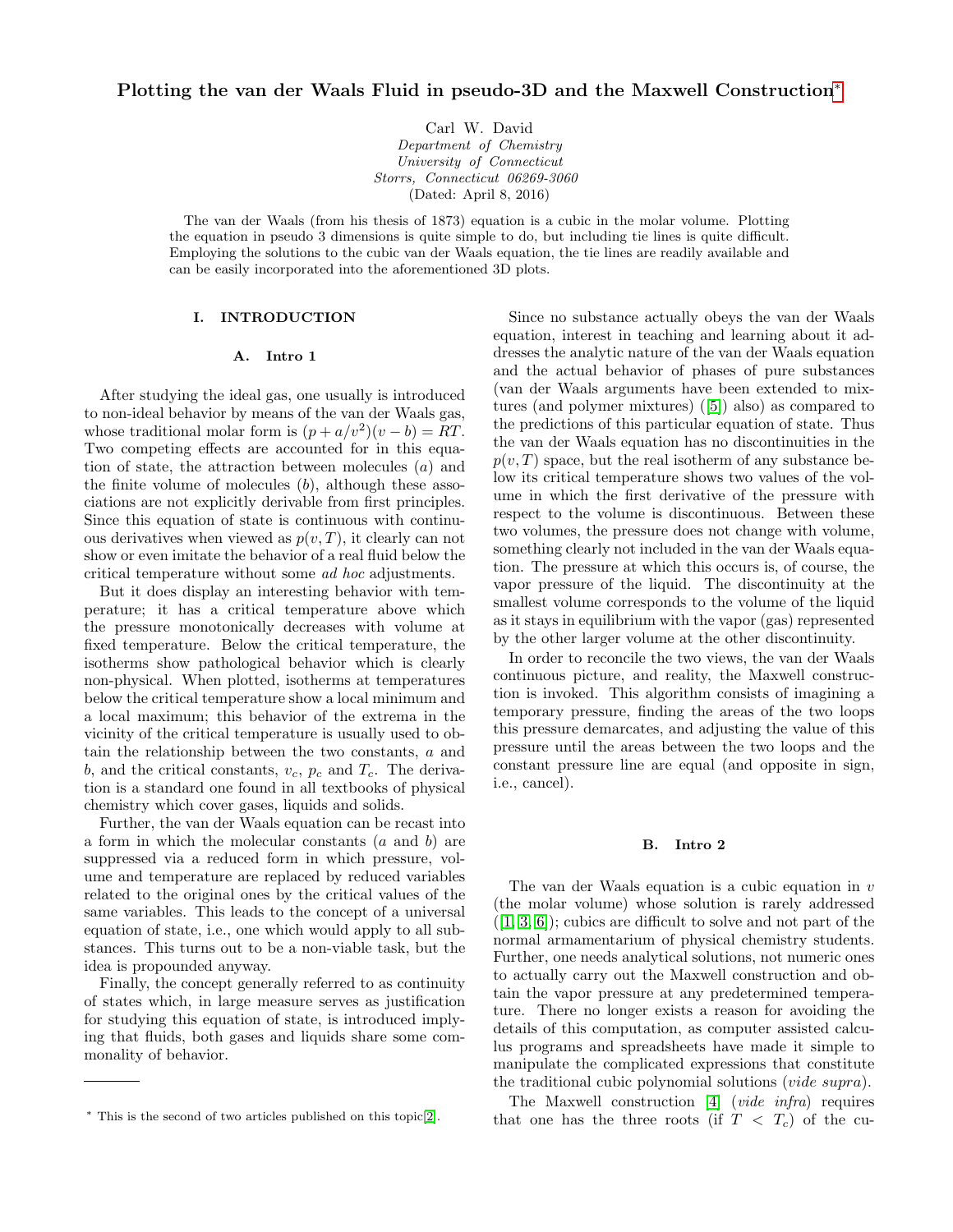bic van der Waals equation so that one can integrate  $(p_{vdW} - p_{trial}) dv$  from the first (smallest) to the second, and from the second to the third (largest), whereupon one adds these two integrals together and forces their sum to zero through an appropriate choice of the pressure  $p_{trial}$  (at fixed and predetermined temperature).

With the roots in hand, one can produced appropriate tie lines on pseudo 3D plots of the van der Waals equation, leading to better understanding of the relationships between fluids (liquids and gases) and their positions in the phase diagram of a pure substance.

# II. PRECURSOR TO GENERATING ROOTS OF THE CUBIC EQUATION

The reduced van der Waals gas equation can be expanded to

$$
v_r^3 - \left(\frac{8T_r}{p_r} + 1\right)\frac{v_r^2}{3} + \frac{9v_r}{3p_r} - \frac{1}{p_r} = 0
$$

which is of the form

$$
v_r^3 + a_1 v_r^2 + a_2 v_r + a_3 = 0 \tag{1}
$$

In terms of this formulation, one associates

$$
a_1 = -\frac{\frac{8T_r}{p_r} + 1}{3} \tag{2}
$$

$$
a_2 = \frac{3}{p_r} \tag{3}
$$

and finally

$$
a_3 = -\frac{1}{p_r} \tag{4}
$$

In terms of the reduced cubic used as a precursor to actually solving the cubic we define

$$
\eta = a_2 - \frac{a_1^2}{3} \tag{5}
$$

and

$$
q = -\left(+\frac{2}{27}a_1^3 - \frac{a_1a_2}{3} + a_3\right) \tag{6}
$$

Then, as shown previously ([\[2\]](#page-5-0)), the first root is:

$$
v_{r_1} = \sqrt{\frac{4\eta}{-3}} \cos \left[ \frac{1}{3} \cos^{-1} \left( \frac{3q}{4\eta} \sqrt{\frac{-3}{\eta}} \right) \right] - \frac{a_1}{3}
$$

which is, upon back substitution:



Unfortunately, this resultant equation is enormous. More important is the fact that this root (and the others) are not in a form which can be used as limits on definite integrals, as required for the Maxwell construction.

A similar discussion for each of the other two roots leads to explicit solutions for all three roots.

# III. THE MAXWELL CONSTRUCTION

In order to identify the proper  $p_r$  to use in this equation, we need to carry out the Maxwell construction [\[4\]](#page-5-5) integrating the reduced pressure difference from the first

(as yet unknown) root to the central one (also unknown) and compare that integral to the from the the central to the largest (third) root, both of which are still unknown. Analytically, this is

$$
\int_{small}^{middle} (p_{vdW} - p_{trial}) dv_r + \int_{middle}^{large} (p_{vdW} - p_{trial}) dv_r = 0
$$

To make them known, choose that reduced pressure which makes these two areas equal (and opposite in sign) to each other (and the sum of the two areas equal to zero, since one is negative, the other positive) at this particular temperature. We then repeat the process for any other temperatures of interest.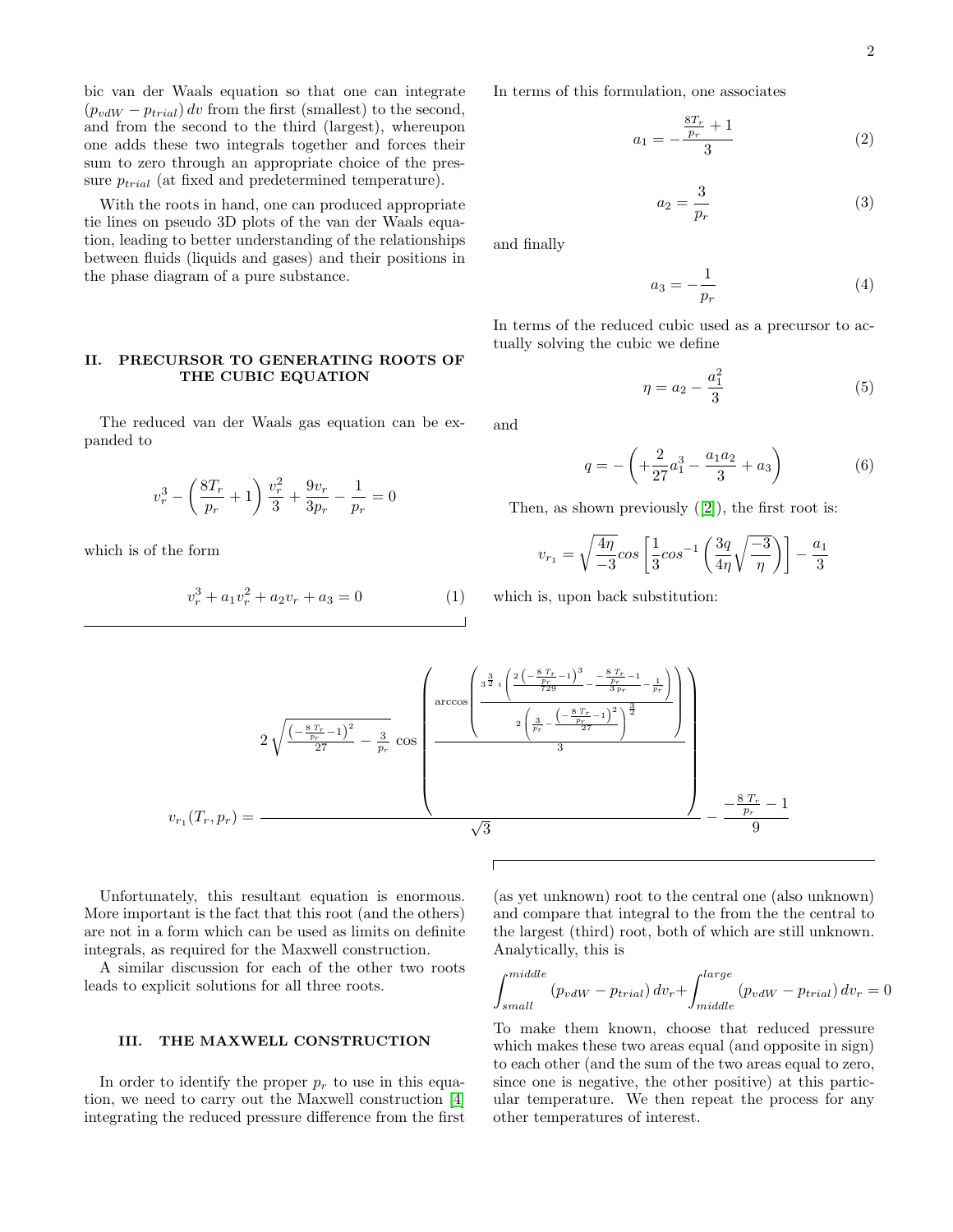<span id="page-3-0"></span>
$$
\frac{8T_r}{3}\ln(3v_{r_\ell}-1) - \left(\frac{8T_r v_{r_\ell}}{3v_{r_\ell}-1} - \frac{6}{v_{r_\ell}}\right) - \left[\frac{8T_r}{3}\ln(3v_{r_g}-1) - \left(\frac{8T_r v_{r_g}}{3v_{r_g}-1}\right) + \frac{6}{v_{r_g}}\right] = 0\tag{7}
$$

pressure.

and its solution is obtained by goal seeking on the value of the pressure  $(p_r)$  as the independent variable (all at fixed, pre-chosen temperature) which makes the equation true. Here, the smallest root corresponds to  $v_{\ell}$  and the largest root corresponds to  $v_a$ . So, one chooses a  $T_r$  and a  $p_r$ , obtains the two relevant roots, substitutes them into Equation [7,](#page-3-0) and compares the value to zero. Choosing other values of  $p_r$  one continues until the zero value is obtained.

A few of the values obtained numerically for the vapor pressures  $(vp_r)$  in reduced terms) are displayed in the on-line spreadsheet vide supra. The second column is the pressure, and the last column is Equation [7.](#page-3-0) This

last column is the target, and the control variable for the goal seeking is the pressure entry (second column), all at a given temperature. The detailed spreadsheet which "solves" this equation ([https://docs.google.](https://docs.google.com/spreadsheets/d/1fmfaj1sYURADmGwO5hma8_ujFtzE5bgDZMZ2iH5XAH8/pubhtml) [com/spreadsheets/d/1fmfaj1sYURADmGwO5hma8\\_](https://docs.google.com/spreadsheets/d/1fmfaj1sYURADmGwO5hma8_ujFtzE5bgDZMZ2iH5XAH8/pubhtml) [ujFtzE5bgDZMZ2iH5XAH8/pubhtml](https://docs.google.com/spreadsheets/d/1fmfaj1sYURADmGwO5hma8_ujFtzE5bgDZMZ2iH5XAH8/pubhtml)) uses goal seeking to obtain the solution of either the vapor pressure at a given temperature, or temperature for a given vapor

## IV. PLOTTING THE VAN DER WAALS EQUATION IN 3D INCLUDING TIE LINES

Given the data from the spreadsheet one can easily plot the connecting lines (tie-lines) using gnuplot.



FIG. 1. A 3D plot of the van der Waals equation including tie lines.

Further, again using gnuplot, it is easy to construct the fence plot shown herein. Here is the gnuplot input data:

unset key

```
set view 35,140
set xrange [0.6 : 0.9]#Temperature (T)
set yrange [0.34 : 5.4]#Volume
set zrange [-1 : 1]#pressure
set iso 100
```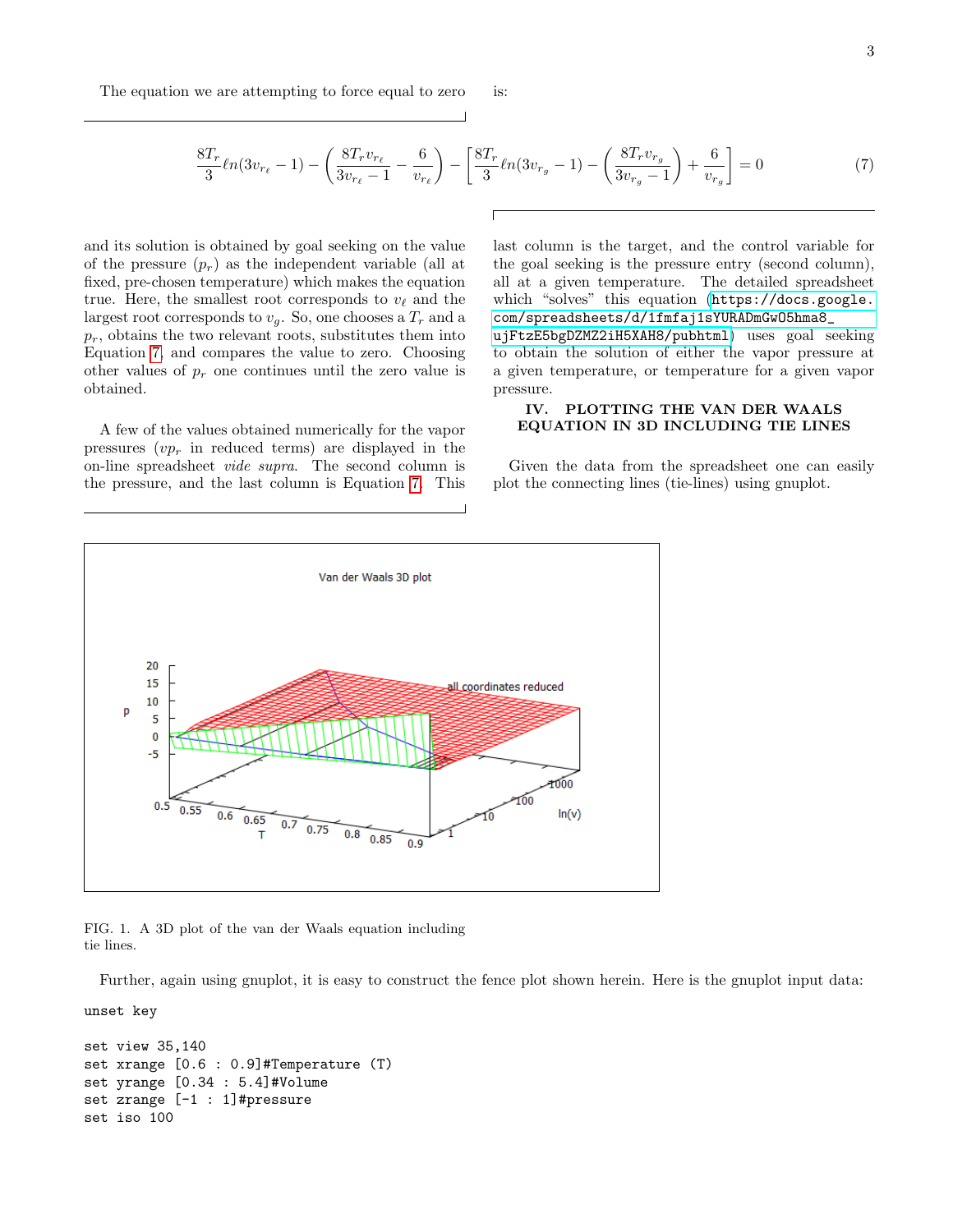set samp 100 set xlabel "T\_r" set ylabel "v\_r (per mole)" set zlabel "p\_r"  $yf(y, a) = (abs(y-a) < .002)$  ? 1. : NaN# .02 originally  $vdw(x,y) = 8*x/(3*y-1)-3/(y*x)$ set style function impulses #tie lines truncated on high vallues to stay inside drawing # T v\_g p T v\_l p set arrow 1 from 0.9, 2.12507, 0.675167005374748 to 0.9, 0.5986, 0.675167005374748 nohead set arrow 2 from 0.8, 2.62777, 0.495328223104105 to 0.8, 0.512, 0.495328223104105 nohead set arrow 3 from 0.7, 3.50626, 0.344286195055004 to 0.7, 0.4641, 0.344286195055004 nohead set arrow 4 from 0.6, 5.31219, 0.215049013324912 to 0.6, 0.4312, 0.215049013324912 nohead set arrow 5 from 0.9, 2.12507, 0.675167005374748 to 0.8, 2.62777, 0.495328223104105 nohead lt rgb ' set arrow 6 from 0.8, 2.62777, 0.495328223104105 to 0.7, 3.50626, 0.344286195055004 nohead lt rgb ' set arrow 7 from 0.7, 3.50626, 0.344286195055004 to 0.6, 5.31219, 0.215049013324912 nohead lt rgb ' set arrow 8 from 0.9, 0.5986, 0.675167005374748 to 0.8, 0.512, 0.495328223104105 nohead lt rgb "c set arrow 9 from 0.8, 0.512, 0.495328223104105 to 0.7, 0.4641, 0.344286195055004 nohead 1t rgb "c set arrow 10 from 0.7, 0.4641, 0.344286195055004 to 0.6, 0.4312, 0.215049013324912 nohead lt rgb "c #splot yf(y,1)\*sin(x)\*\*2 lw 2, yf(y,2)\*sin(x+1)\*\*2 lw 2, yf(y,3)\*sin(x+2)\*\*2 lw 2

 $splot yf(x,0.9)*vdw(x,y)$  lw 1,  $yf(x,0.8)*vdw(x,y)$  lw 1,  $yf(x,0.7)*vdw(x,y)$  lw 1,  $yf(x,0.6)*vdw(x,y)$  lw 1



FIG. 2. A fenceplot of the van der Waals equation including tie lines. Note that the diagram when shown on a monitor, can be rotated to see the parts which have been clipped off in the rendering show here.

## V. REFERENCES